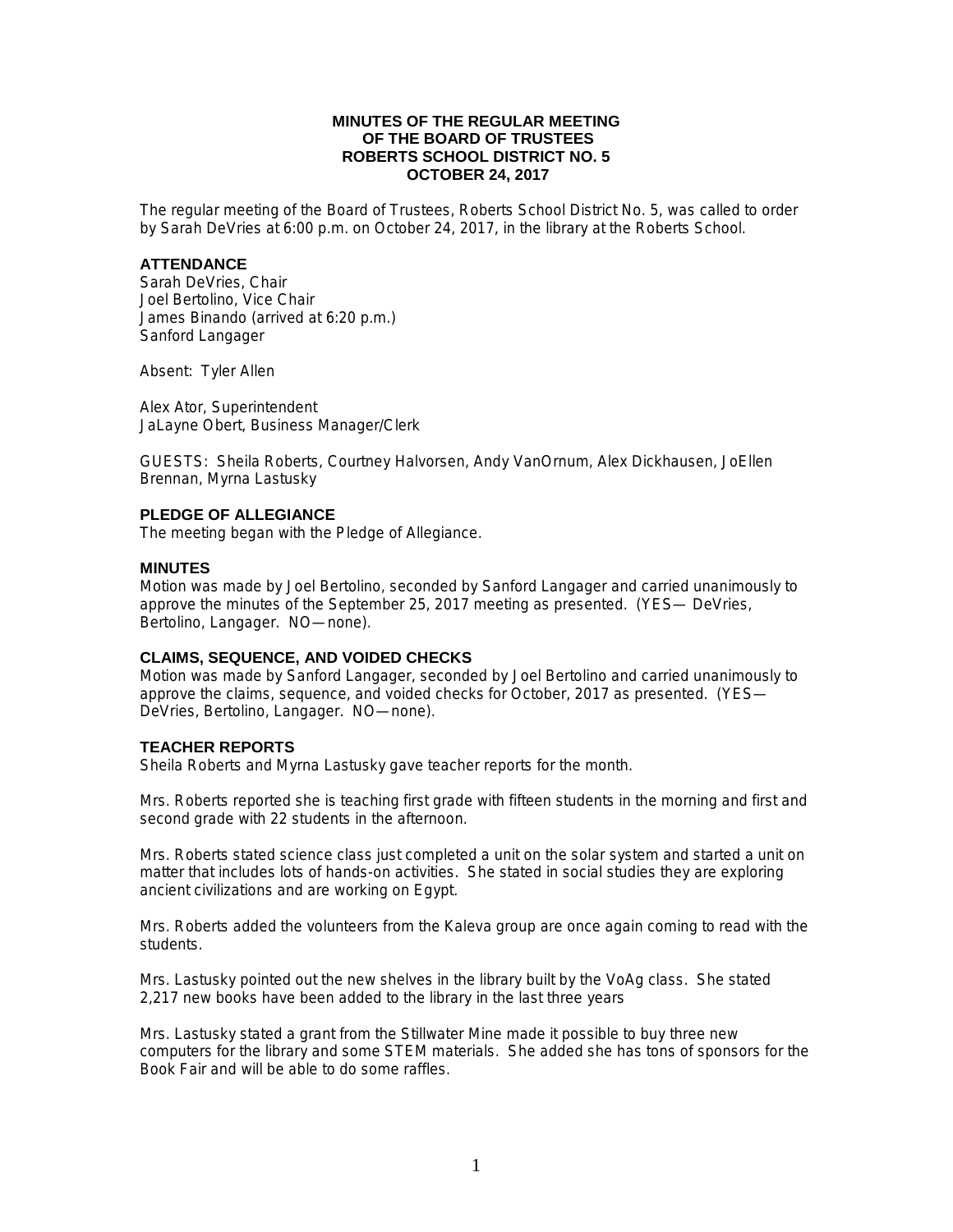Mrs. Lastusky thanked Joellen Brennan for her help in getting students back on track in math during the Title study hall.

## **STAFFING**

ROUTE BUS DRIVER – Mr. Ator stated there is no progress with the bus driver applicant and we may have to readvertise the position.

CLASSROOM SUBSTITUTES – Mr. Ator recommended adding Candy Harvison and Michelle Swansborough to the substitute teacher list. He added Ashley McCoy stepped up to help with concessions and he would like to give her the \$512.50 stipend for the fall.

Motion was made by Joel Bertolino, seconded by Sanford Langager and carried unanimously to add Candy Harvison and Michelle Swansborough to the substitute teacher list and pay Ashley McCoy the fall portion of the Concessions Advisor stipend (\$512.50). (YES—DeVries, Bertolino, Langager. NO—none).

(Mr. Binando arrived at the meeting.)

Mr. Ator reported Dan Kosel submitted a letter of resignation for the varsity head boys' basketball coaching position.

Motion was made by Sanford Langager, seconded by James Binando and carried to accept the letter of resignation from Dan Kosel for the varsity boys' baskeball head coaching position. (YES—DeVries, Binando, Langager. NO—none. ABSTAINED – Bertolino (conflict of interest)).

Mr. Ator recommended hiring John Payovich as the head varsity boys' basketball coach.

Motion was made by Joel Bertolino, seconded by Sanford Langager and carried unanimously to hire John Payovich as head varsity boys' basketball coach. (YES—DeVries, Bertolino, Binando, Langager. NO—none).

Mr. Ator recommended hiring Crystal Wright for the junior high girls' assistant basketball coach.

Motion was made by Sanford Langager, seconded by James Binando and carried unanimously to hire Crystal Wright as assistant junior high girls' basketball coach. (YES—DeVries, Bertolino, Binando, Langager. NO—none).

#### **NEW BUSINESS**

SENIOR TRIP – Andy VanOrnum and Alex Dickhausen, two members of the senior class, presented their proposal for a senior trip.

Mr. VanOrnum reported he and Mr. Dickhausen are the only two out of seven members of the class who are interested in taking a senior trip so the trip is designed around their interest in physical fitness and skiing. He stated the proposal is a ski trip to Park City, Utah, on February 6 through February 11, 2018. He added the class has \$7000 set aside for the trip and Mr. Sigl has agreed to chaperone.

Mr. Langager asked why only two members of the class are going.

Mrs. Halvorsen, senior class advisor, stated it was discussed in a class meeting and the other members of the class really aren't interested in a senior trip.

Mr. Ator stated as the senior trip is supposed to be an educational experience, he would recommend the trip include two days of skiing instead of four to leave time for educational tours. He added working out the details for the trip is an educational experience in itself.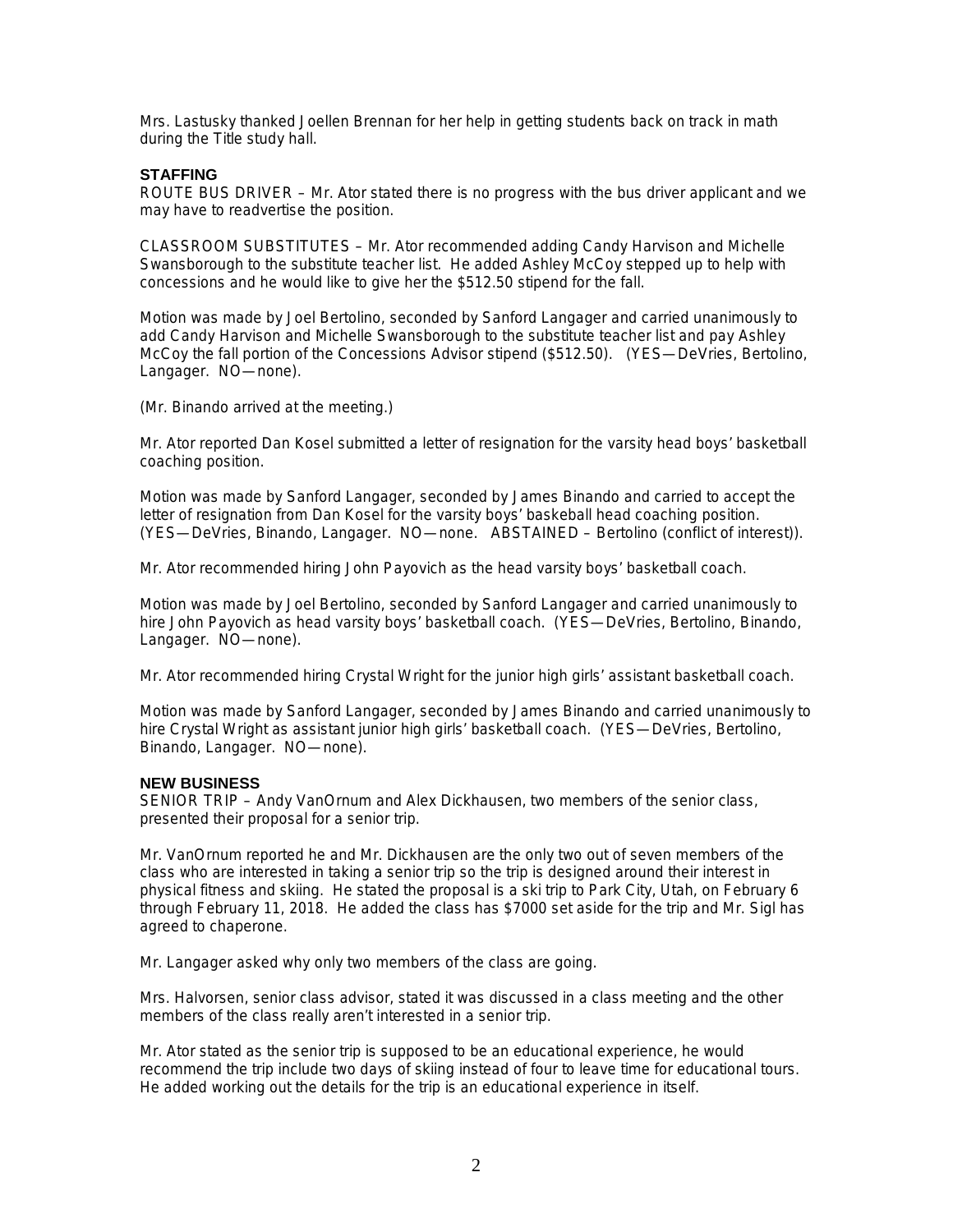Mr. Binando stated he would even be in favor of allowing them to ski for three days.

Motion was made by James Binando, seconded by Joel Bertolino and carried unanimously to allow the senior class access to their funding for a senior trip to Park City, Utah, including three days of skiing. (YES—DeVries, Bertolino, Binando, Langager. NO—none).

#### **OLD BUSINESS**

REVIEW OF STRATEGIC PLAN – Mr. Ator stated Courtney Halvorsen and Joellen Brennan helped him work on the concerns with the goals of the Strategic Plan. He stated areas addressed include getting away from small subgroups, comparing apple to apples, ensure we are testing students on content, not just reading ability, and getting away from new students making such a big impact on the data.

Mr. Ator stated last year was the first year there was data available to show student growth. He added this year we would like to get all five categories to 65% and 70% next year. He stated the final goal is to have all students meet 75% of growth goals in all areas.

Mr. Ator stated this year we are going to turn on the read aloud function for all students for all tests except reading. He stated the teachers feel this will help ensure we are testing the students on content rather than on reading.

Mr. Binando stated his opposition to using the read aloud function.

Mr. Ator recommended the Strategic Plan goals be amended as presented.

Motion was made by Sanford Langager, seconded by Joel Bertolino and carried unanimously to amend the goals for the Strategic Plan as recommended. (YES—DeVries, Bertolino, Langager. NO—Binando).

E-RATE RESOLUTION – Mr. Ator stated there is grant money available to update internet services for schools if the district is willing to follow the grant process and apply. He stated the grant would probably include a matching amount that would be the district's responsibility but our E-Rate advisor has been encouraging us to at least put the grant together and see if it gets funded. He added the district would have the ability to withdraw from the process at any time if it was felt the match couldn't be met.

Mr. Ator recommended submitting Exhibit B and Exhibit F of the grant application to Nicole Jones, our E-Rate advisor, so we can begin the process.

Motion was made by Joel Bertolino, seconded by Sanford Langager and carried unanimously to approve submitting Exhibit B and Exhibit F to begin the grant process for updating the internet. (YES—DeVries, Bertolino, Binando, Langager. NO—none).

CARPET BIDS – Mr. Ator stated he, Mr. Langager and Mr. Allen went to Billings to look at flooring and agreed on a luxury vinyl plank by Armstrong called Diamond 10. He stated if we order it in pallets, it is \$1.88 per square foot, not including installation. He stated his recommendation is to put the same product throughout the building and if the Board feels the same, he will get some finalized numbers.

Consensus of the Board was to get some finalized numbers.

## **SUPERINTENDENT REPORT**

SPECIAL EDUCATION LAW – Mr. Ator stated he included a publication with information on special education law and discipline for the School Board in the packet.